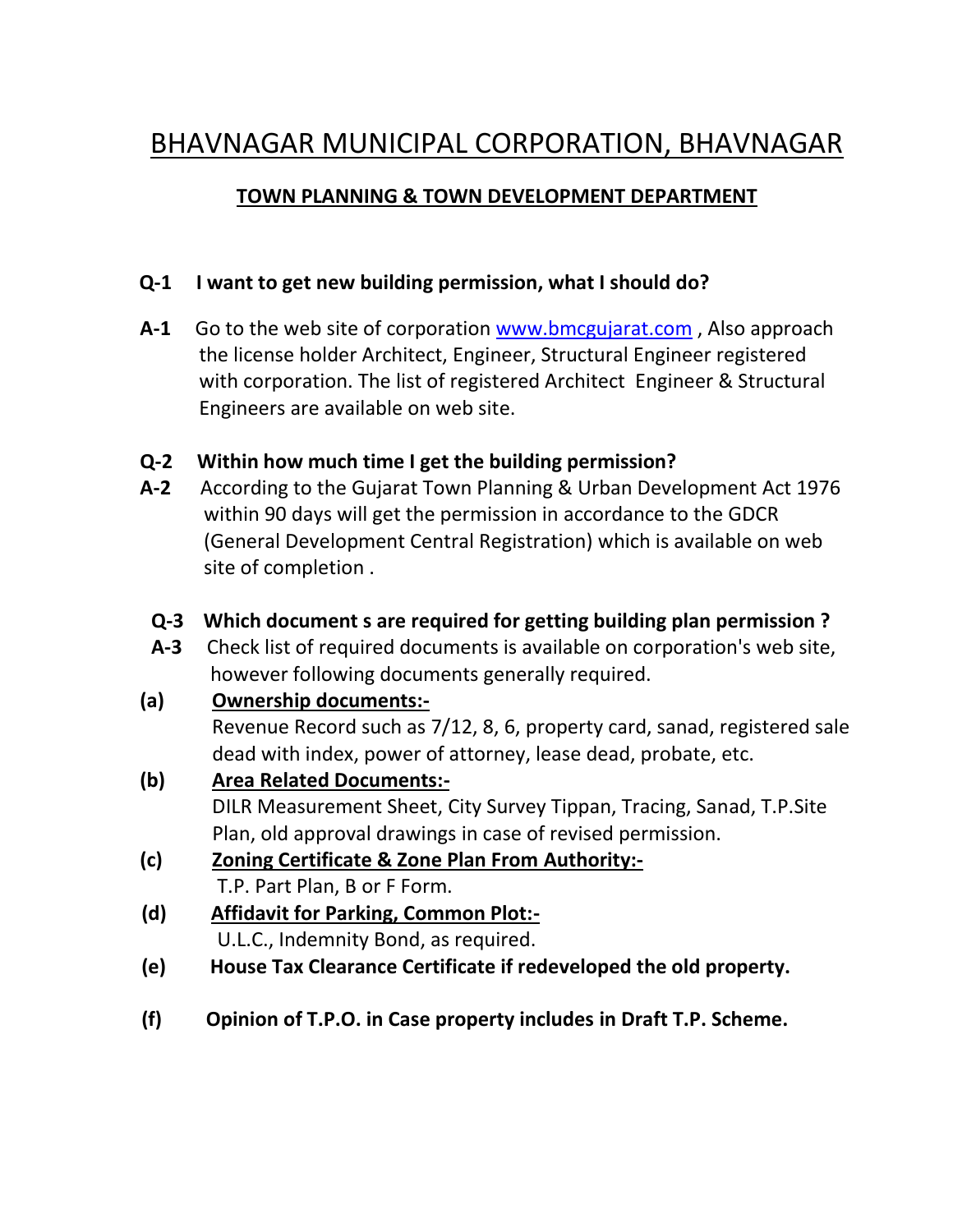## **Q-4 Which kind of N.O.C. Required for the Building Plan Permission?**

- $\triangleright$  Airport N.O.C.:- If the property is in Funnel Area of Airport.
- $\triangleright$  Fire N.O.C.:- In Case of Highrise Building & Special Structures such as School Building & Hospital Buildings.
- $\triangleright$  Archeological N.O.C.:- If Property lays within radius of 200 mts. from The Archeological Monuments notified by Archeological Department, Govt. of India.
- Electricity Board N.O.C.:- If H.T. or L.T. Line passes through/over the Property.
- $\triangleright$  Railway N.O.C:- If Property adjoining to the Railway Line or within 30 mts. of the Railway track.
- ▶ Environment N.O.C.:- In Case Construction area is 20,000 Sq.Mt. or More.
- $\triangleright$  Society N.O.C.:- In Case of Co. Op. Housing Society.
- Regional Manager N.O.C.:- In Case of G.I.D.C. Notified Area.
- $\triangleright$  Irrigation N.O.C.:- If any water course like canal, pond, reservoir, dam, notified water body, river bank, etc. affects the property.

## **Q-5 Within How Much Time I have to finish the construction?**

**A-5** According to the T.P. Act 1976, Person who get the permission should Finish the construction within 1 year of the development permission.

# **Q-6 What is the Validity period of the permission?**

- **A-6** According to the provision of T.P.Act , 1 Year is the Validity period of permission , then permission is lapsed.
- **Q-7 How can I renew my permission?**
- **A-7** Within the time limit, a person should apply with the copy of Sanctioned plan & permission letter with renewal fees as per GDCR.

# **Q-8 How can I get B.U. permission or Occupancy Certificate?**

- $\triangleright$  Copy of set of Structural drawings
- $\triangleright$  Final Fire N.O.C.
- $\triangleright$  Structural Stability Certificate.
- $\triangleright$  House Tax Bill.
- > Drainage Connection Document.
- $\triangleright$  Other N.O.C. required by Authority.

# **Contact Person:-**

- $\div$  1) J.A.Rana, Town Planning Officer(TPO)-9825466966
- 2) A.P.Bhatt, Town Development Officer(TDO)-9879533534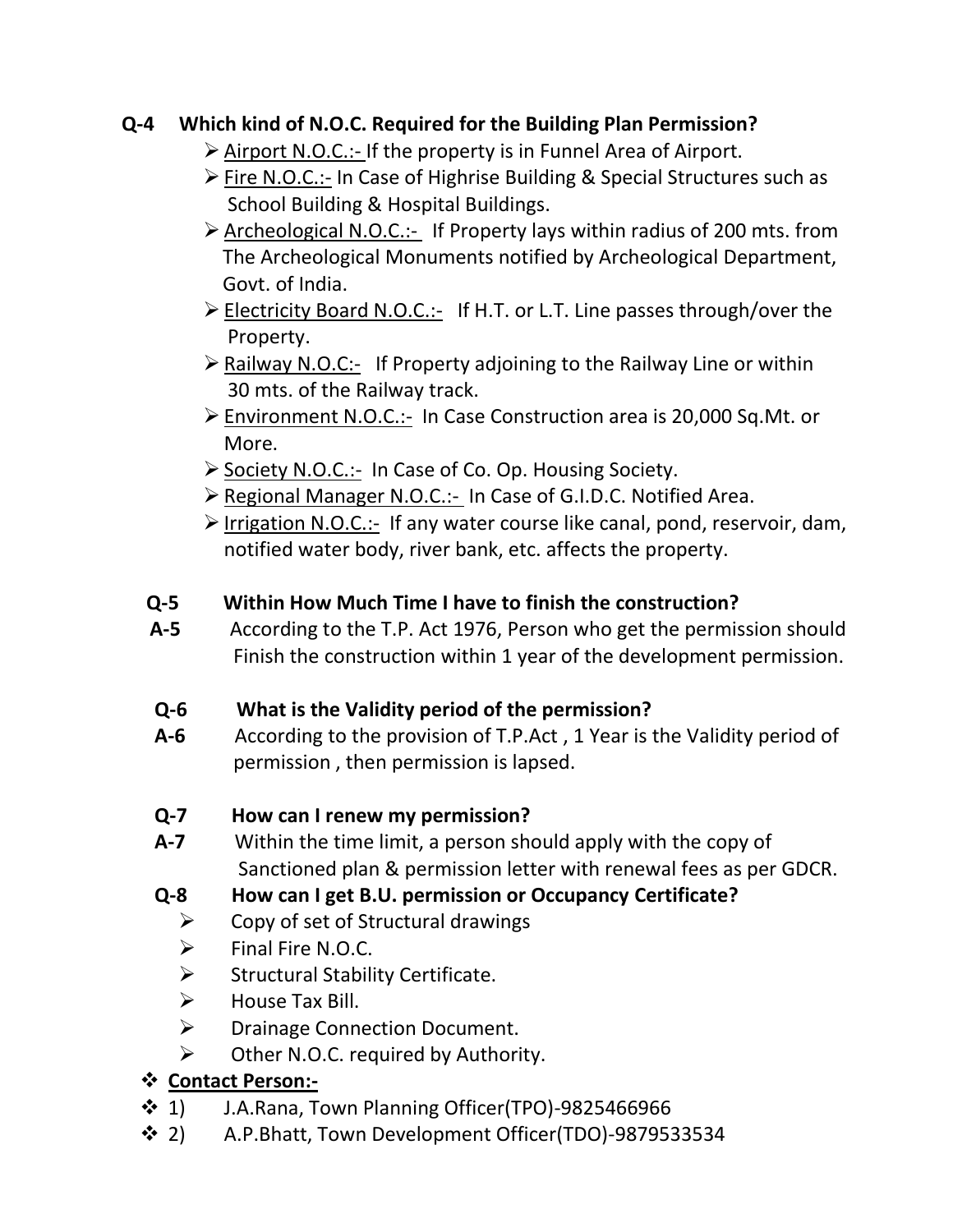# Fire and Emergency Services

# Bhavnagar Municipal Corporation, Bhavnagar

| Q. 1.   | To whom one has to apply for fire N.O.C.?                                |
|---------|--------------------------------------------------------------------------|
| A.1.    | For fire N.O.C. one has to apply with written application and            |
|         | necessary documents to Chief Fire Officer at Fire Head Quarter,          |
|         | Nirmalnagar, Bhavnagar.                                                  |
| $Q.2$ . | How Do I get fire N.O.C.?                                                |
| A.2.    | To get fire N.O.C. one has to apply with approved building/layout        |
|         | plans with fire safety installation installed as prescribed in national  |
|         | building code of India.                                                  |
| Q.3.    | What are the charges for fire N.O.C.?                                    |
| A.3.    | For residential N.O.C. is free, for other building it Rs. 1000/- and for |
|         | commercial high raised building it is Rs. 1500/- within city limit and   |
|         | beyond city limit it Rs. 1500/- for all buildings and Rs. 2000/- for     |
|         | high raised building.                                                    |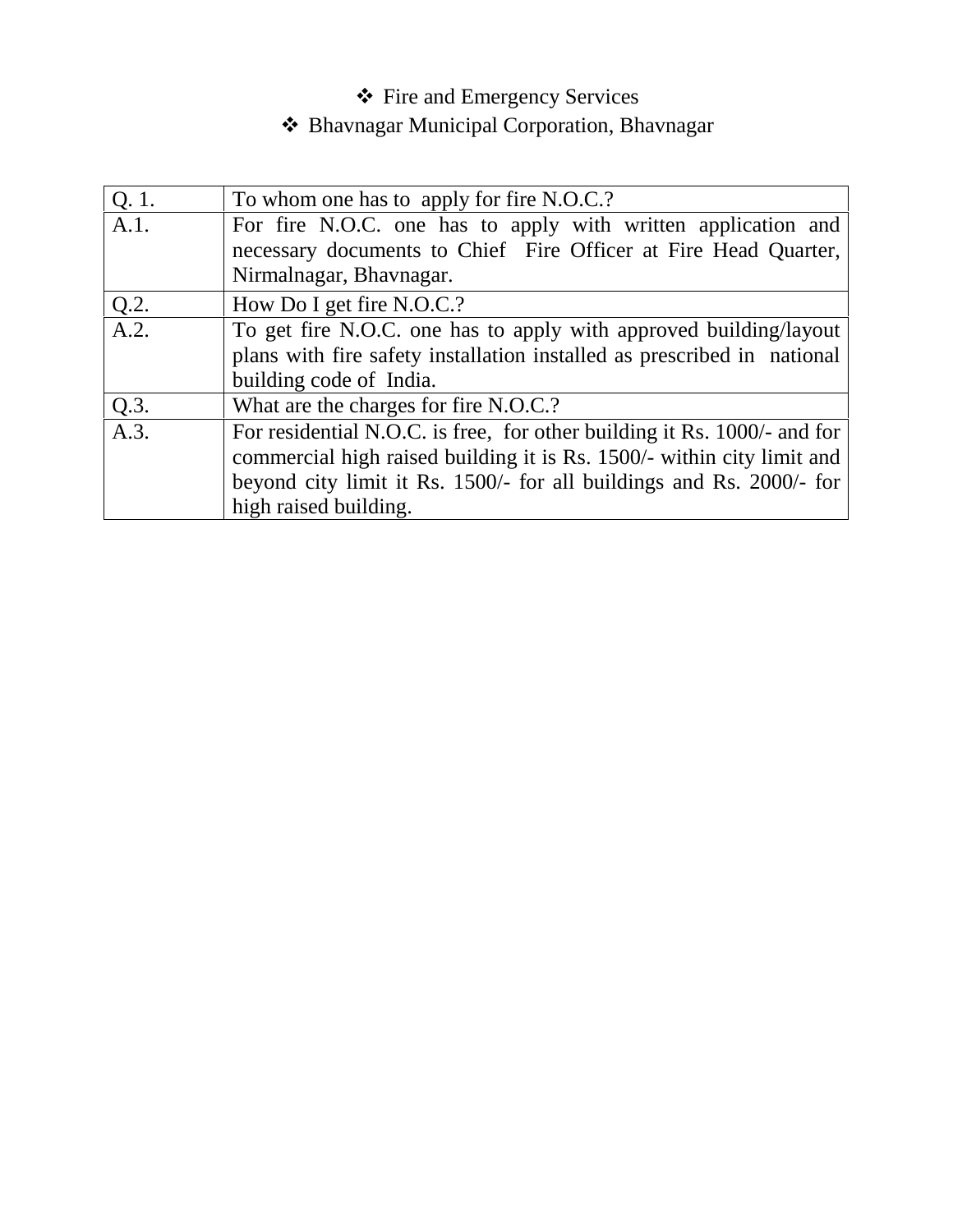### **SHOP & ESTABLISHMENT DEPATRTMENT**

#### **FAQ RELATED DEPARTMENT**

### **Q-1 Who needs a certificate of registration of S & E Department?**

**A-1** All the holders of Small/Big Shops, Institutes & all Persons doing business within the limit of Corporation & included in the definition of S & E Department have to get certificate of Registration.

### **Q-2 Is there any Form to be filled up for Registration or Renewal?**

**A-2** As per S&E Form "A" is required for new Registration & Form "D" is required For Renewal which are available on web Site of Corporation & Also City Civic Centre/ PRO.

### **Q-3 Which documents required for S&E Registration/Renewal?**

- **A-3** Following Documents required for the same.
	- 1) 2 Passport size Photographs of Proprietor/ Partner.
	- 2) Form "A" for registration & Form "D" for renewal.
	- 3) Receipt & Certificate of Professional Tax of the current year.
	- 4) Receipt of Property Tax of the current year of business place & Residence of the owner.
	- 5) Pan Card, Driving License, etc. for the identity of the Owner/ Partner.
	- 6) Visiting Card, Letter Pad & Stamp of the Profession or Business.
	- 7) Rent Agreement if Business is on rent or Partnership Deed if Partnership is there.
	- 8) Specimen of the bill & concerned documents of the sell & Purchase of the business.

### **Q-4 Up to what time S&E Registry/ Renewal is Permissible.**

**A-4** For 3 Years only.

## **Q-5 In How many Days S&E Registry Certificate is Issued?**

**A-5** Within 8 Days from the Date of Application with all the required Documents.

## **Q-6 What Process is applied for any change in S&E Registration Certificate?**

**A-6** For the same "Form E" is to be submitted with all documents to civic center or PRO.